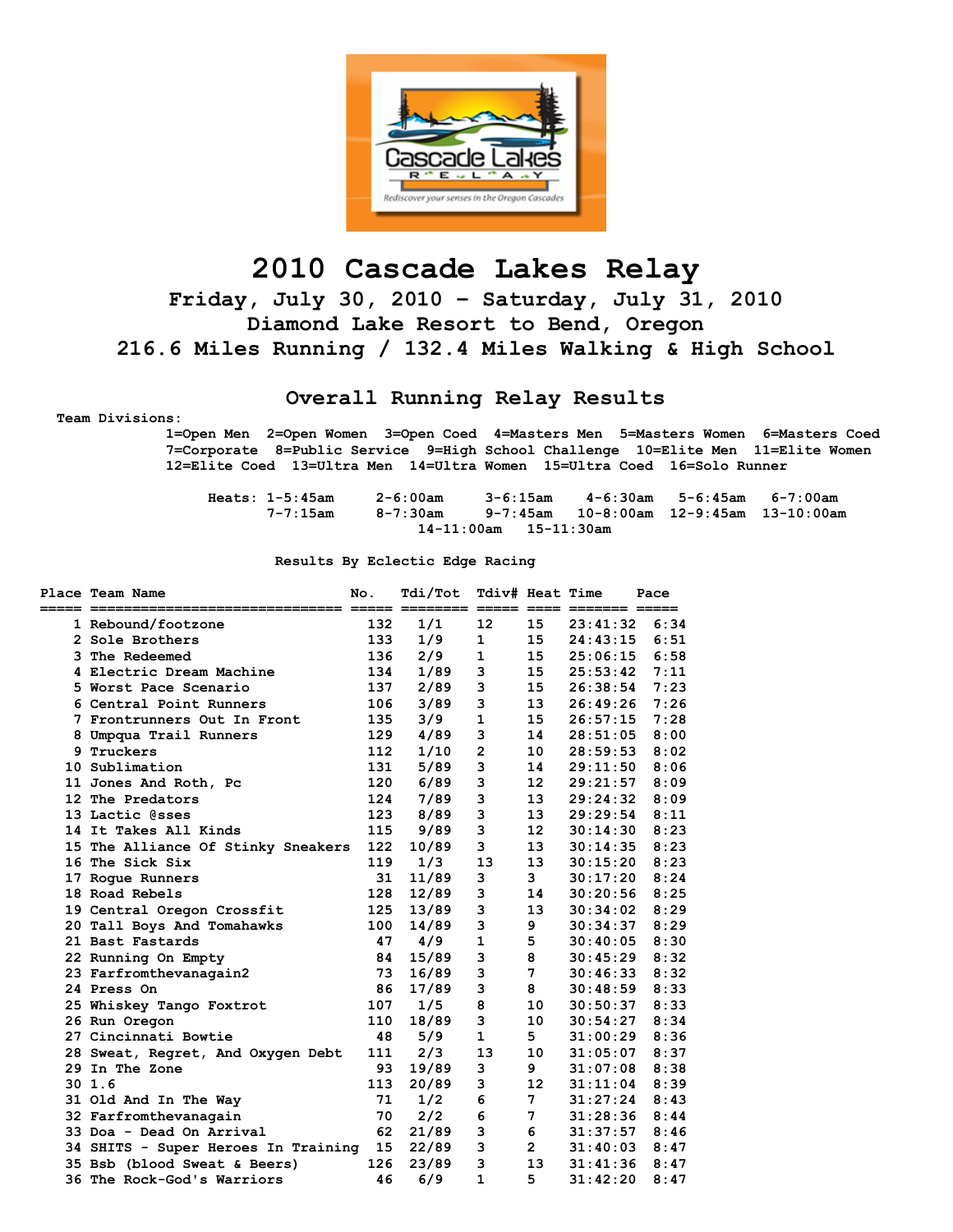| 37 Makin' Dust                         | 32           | 24/89 | з              | з              | 31:43:27 | 8:48 |
|----------------------------------------|--------------|-------|----------------|----------------|----------|------|
| <b>38 Hilltoppers</b>                  | 118          | 25/89 | 3              | 12             | 31:50:33 | 8:50 |
| 39 Blazing Bullseyes                   | 121          | 1/8   | 7              | 13             | 31:55:37 | 8:51 |
| 40 The Butte Slayers                   | 95           | 26/89 | 3              | 9              | 31:56:20 | 8:51 |
| 41 Keep Moving Forward                 | 89           | 27/89 | 3              | 3              | 31:56:27 | 8:51 |
| <b>42 Agony Of Defeet</b>              | 81           | 2/8   | 7              | 8              | 32:01:19 | 8:53 |
| 43 Victorious Secret                   | 78           | 2/10  | 2              | 7              | 32:05:19 | 8:54 |
| 44 Stat - Super Tight Ass Turtles      | 6            | 28/89 | з              | $\mathbf{1}$   | 32:05:50 | 8:54 |
| 45 Quad Damage                         | 116          | 29/89 | з              | 12             | 32:05:50 | 8:54 |
| 46 Runamuck                            | 101          | 30/89 | з              | 9              | 32:08:41 | 8:55 |
|                                        | 103          | 31/89 | 3              | 10             | 32:08:42 | 8:55 |
| 47 Sea Monkeys                         |              |       | 3              |                |          | 8:55 |
| 48 Menace Ii Sobriety                  | 105          | 32/89 |                | 10             | 32:10:25 |      |
| 49 Perfect Strangers                   | 102          | 33/89 | з              | 10             | 32:11:08 | 8:55 |
| <b>50 Force De Feet</b>                | 75           | 34/89 | 3              | 7              | 32:17:39 | 8:57 |
| 51 Slow Motion To The Ocean            | 28           | 35/89 | 3              | 3              | 32:17:41 | 8:57 |
| 52 10 Barrel                           | 92           | 36/89 | з              | 9              | 32:21:02 | 8:58 |
| 53 Worst Case Scenario                 | 49           | 7/9   | 1              | 5              | 32:21:23 | 8:58 |
| 54 Do Not Resuscitate                  | 58           | 37/89 | 3              | 6              | 32:23:27 | 8:59 |
| 55 Dots                                | 26           | 38/89 | з              | 8              | 32:24:22 | 8:59 |
| 56 Juniper Jumpers                     | 98           | 39/89 | 3              | 9              | 32:24:36 | 8:59 |
| 57 The Really Big Nuts                 | 53           | 40/89 | 3              | 5              | 32:28:18 | 9:00 |
| 58 Adventure Divas N Dudes             | 40           | 41/89 | 3              | 4              | 32:29:30 | 9:01 |
| 59 Green Machine                       | 94           | 42/89 | з              | 9              | 32:31:26 | 9:01 |
| 60 Da Holey Soles                      | 96           | 43/89 | 3              | 9              | 32:40:02 | 9:03 |
| 61 Team Super Dog                      | 117          | 44/89 | 3              | 12             | 32:40:33 | 9:04 |
| 62 Short Term Memory Loss              | 56           | 1/2   | 15             | 5              | 32:40:41 | 9:04 |
| 63 The Just Us League                  | 79           | 3/10  | $\mathbf{2}$   | 7              | 32:43:12 | 9:04 |
| 64 Super Troopers                      | 60           | 45/89 | 3              | 6              | 32:46:17 | 9:05 |
| 65 Top Shelf Runners                   | 5            | 46/89 | 3              | 1              | 32:46:24 | 9:05 |
| 66 Java Junkies                        | 68           | 2/2   | 15             | 6              | 32:47:19 | 9:05 |
| 67 Bodyglide, Blisters And Bengay      | 88           | 47/89 | 3              | 8              | 32:48:14 | 9:06 |
|                                        | 85           |       | 3              | 8              |          | 9:06 |
| 68 Law And Odor                        |              | 48/89 |                |                | 32:50:28 |      |
| 69 12 Pack                             | 16           | 8/9   | 1              | 2              | 32:50:48 | 9:06 |
| 70 Station 37/ OSP Strong              | 108          | 2/5   | 8              | 10             | 32:51:20 | 9:07 |
| 71 Running Awey                        | 36           | 3/8   | 7              | 4              | 32:53:46 | 9:07 |
| 72 Team Edge                           | 61           | 49/89 | 3              | 6              | 32:56:37 | 9:08 |
| 73 Bachelor Beauts                     | 20           | 4/10  | $\mathbf{2}$   | $\overline{2}$ | 33:02:47 | 9:10 |
| 74 Canby Cruisers                      | 22           | 50/89 | 3              | $\mathbf{2}$   | 33:06:20 | 9:11 |
| 75 The Captain's Crew                  | 109          | 3/5   | 8              | 10             | 33:08:34 | 9:11 |
| 76 Very Worst Case Scenario            | 69           | 3/3   | 13             | 6              | 33:09:54 | 9:12 |
| <b>77 More Cowbell</b>                 | 59           | 51/89 | 3              | 6              | 33:10:17 | 9:12 |
| 78 Get Rowdy With Kyle                 | 82           | 9/9   | 1              | 8              | 33:14:50 | 9:13 |
| 79 Running Down A Dream                | 54           | 52/89 | 3              | 5              | 33:22:22 | 9:15 |
| 80 Skirting Disaster                   | 35           | 4/8   | 7              | 4              | 33:22:26 | 9:15 |
| 81 Cookies And Fun                     | 24           | 53/89 | з              | з              | 33:25:55 | 9:16 |
| 82 Mugwumps                            | 14           | 54/89 | з              | 2              | 33:25:59 | 9:16 |
| 83 Screaming Joints                    | 27           | 55/89 | 3              | 3              | 33:28:45 | 9:17 |
| 84 Can't We All Just Run Along!        | 83           | 56/89 | 3              | 8              | 33:29:09 | 9:17 |
| 85 Kiss My Assphalt                    | 76           | 57/89 | з              | 7              | 33:34:46 | 9:19 |
| 86 Never Forget                        | 99           | 58/89 | 3              | 9              | 33:37:44 | 9:19 |
| 87 Twisted Blister                     | 41           | 59/89 | 3              | 4              | 33:38:20 | 9:20 |
| 88 The Knights Of The Buffet Table     | $\mathbf{1}$ | 5/8   | 7              | 1              | 33:41:16 | 9:20 |
| 89 The Hula-Gans                       | 21           | 60/89 | з              | 2              | 33:41:43 | 9:21 |
| 90 Cereal Killers                      | 90           | 61/89 | 3              | 8              | 33:43:23 | 9:21 |
| 91 The Overalevers                     | 52           |       | 3              | 5              |          | 9:22 |
|                                        |              | 62/89 |                |                | 33:47:09 |      |
| 92 Pink Panters                        | 65           | 5/10  | $\overline{2}$ | 6              | 33:48:45 | 9:22 |
| 93 Dodgeball Run Kids                  | 50           | 63/89 | 3              | 5              | 33:51:40 | 9:23 |
| 94 School Dazed                        | 34           | 6/8   | 7              | 4              | 33:53:44 | 9:24 |
| 95 The Jackalopes                      | 51           | 64/89 | з              | 5              | 34:01:23 | 9:26 |
| 96 Hoof Hearted                        | 42           | 65/89 | 3              | 4              | 34:01:55 | 9:26 |
| 97 Wicked Wahines                      | 64           | 6/10  | $\overline{2}$ | 6              | 34:17:25 | 9:30 |
| 98 More Blisters Than Brains           | 33           | 66/89 | 3              | 4              | 34:17:37 | 9:30 |
| 99 Running For 162nd-Wetsu             | 8            | 67/89 | 3              | 1              | 34:21:01 | 9:31 |
| 100 Bend Research - Geeks And Sneaks   | 23           | 7/8   | 7              | 3              | 34:21:45 | 9:32 |
| 101 Gonna Break My Rusty CageAnd Run 2 |              | 68/89 | 3              | 1              | 34:23:06 | 9:32 |
| 102 Girls Just Wanna Have Fun          | 80           | 7/10  | 2              | 7              | 34:24:01 | 9:32 |
| 103 The Cracked Dozen                  | 43           | 69/89 | 3              | 4              | 34:25:19 | 9:33 |
| 104 Long Chain Fatty Asses             | 30           | 70/89 | 3              | 3              | 34:30:06 | 9:34 |
| 105 Unicorn Poachers                   | 87           | 71/89 | 3              | 8              | 34:34:45 | 9:35 |
| 106 Too Stupid To Stop                 | 25           | 72/89 | 3              | 3              | 34:38:11 | 9:36 |
| 107 A Bad Case Of The Runs             | 77           | 73/89 | 3              | 7              | 34:40:47 | 9:37 |
| 108 Las Corredoras                     | 63           | 8/10  | $\mathbf{2}$   | 6              | 34:41:28 | 9:37 |
| 109 Kingsley Eagles                    | 38           | 4/5   | 8              | 4              | 34:47:30 | 9:39 |
|                                        |              |       |                |                |          |      |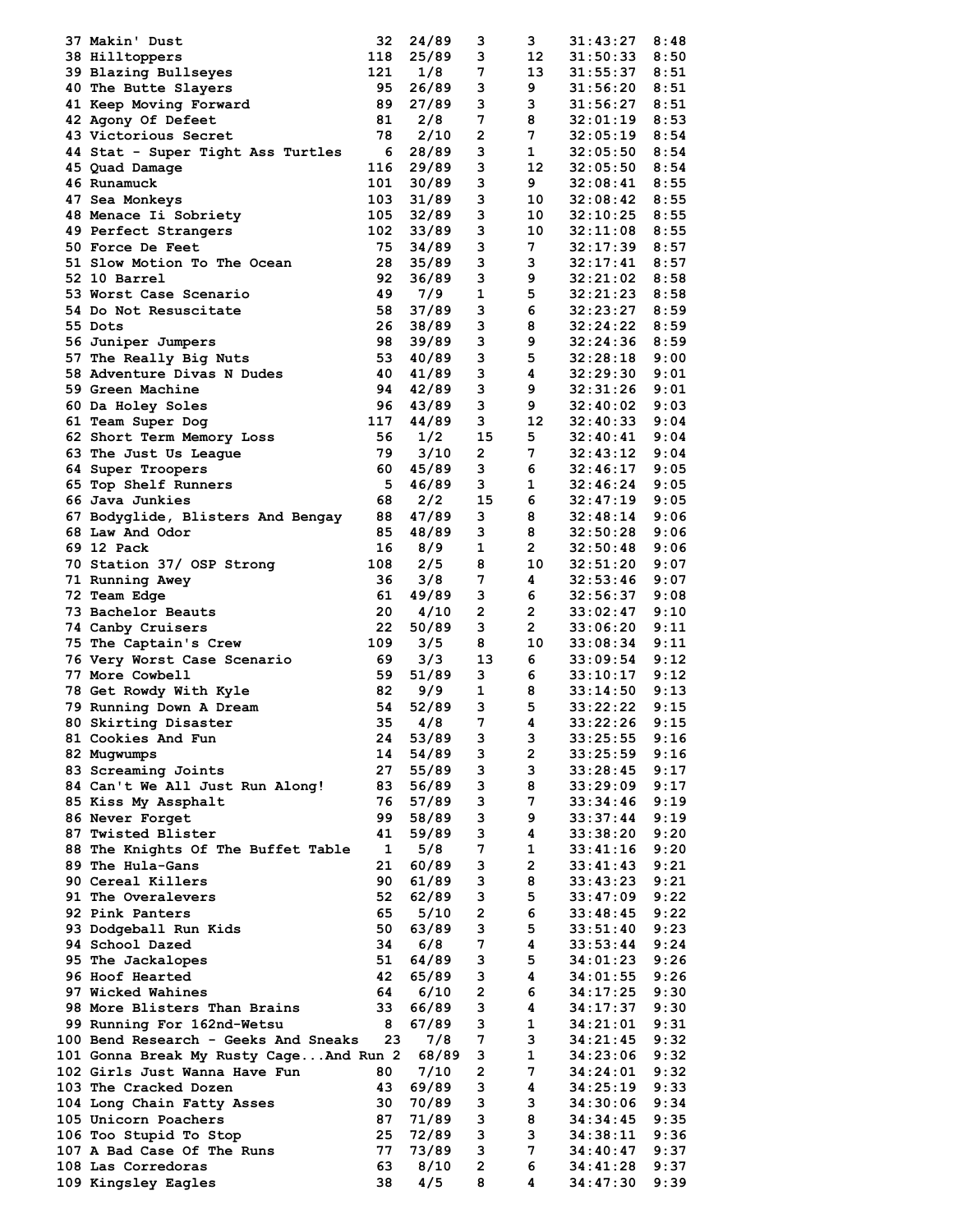| 110 Running Girls Inc.      | 66           | 9/10  | $\mathbf{2}$   | 6              | 34:48:30         | 9:39 |
|-----------------------------|--------------|-------|----------------|----------------|------------------|------|
| 111 Depreciating Assets     | 37           | 8/8   | 7              | 4              | 34:50:17         | 9:40 |
| 112 Like The Wind           | 74           | 74/89 | 3              | 7              | 34:54:14         | 9:41 |
| 113 Herbs And Spices        | 17           | 75/89 | 3              | $\overline{2}$ | 34:54:48         | 9:41 |
| 114 Gelatinous Mass         | 91           | 76/89 | з              | 8              | 35:15:28         | 9:46 |
| 115 The Bea Arthurs         | 104          | 77/89 | 3              | 10             | 35:17:12         | 9:47 |
| 116 Monkey Business         | 39           | 78/89 | 3              | $\overline{4}$ | 35:19:16         | 9:48 |
| 117 3 Dudes And 18 Boobs    | 44           | 79/89 | 3              | 4              | 35:27:39         | 9:50 |
| 118 Where's The Beach?      | 55           | 80/89 | з              | 5              | 35:28:59         | 9:50 |
| 119 The Honey Bucket List   | 19           | 81/89 | 3              | $\overline{2}$ | 35:30:31         | 9:51 |
| 120 Sworn To Run            | 57           | 82/89 | 3              | 6              | $35:43:12$ 9:54  |      |
| 121 Mellow Milers           | 29           | 83/89 | 3              | 3              | $35:45:05$ 9:55  |      |
| 122 In It To Finish         | 12           | 84/89 | $3^{\circ}$    | $\overline{2}$ | $36:02:57$ 10:00 |      |
| 123 The Sick Sisters        | 45           | 1/1   | 14             | 4              | 36:17:37 10:04   |      |
| 124 The Flamingo Froggers   | 4            | 85/89 | 3 <sup>7</sup> | $\mathbf{1}$   | $36:20:11$ 10:04 |      |
| 125 No Runner, Only Path    | 18           | 86/89 | $3^{\circ}$    | $\overline{2}$ | 36:30:09 10:07   |      |
| 126 We've Got The Runs      | 13           | 87/89 | 3              | $\overline{2}$ | $36:33:48$ 10:08 |      |
| 127 Blood, Sweat, And Beers | 10           | 5/5   | 8              | 1              | $37:21:58$ 10:22 |      |
| 128 Almost Elite            | $\mathbf{3}$ | 88/89 | 3              | $\mathbf{1}$   | 37:30:00 10:24   |      |
| 129 Sibling Rivalry         | $7^{\circ}$  | 89/89 | $3^{\circ}$    | 1              | 37:31:08 10:24   |      |
| 130 Grizzly Girls Gone Wild | 9            | 10/10 | $\mathbf{2}$   | $\mathbf{1}$   | $38:02:26$ 10:33 |      |
|                             |              |       |                |                |                  |      |

TEAM CATEGORY: OPEN MEN

# **Running Relay Results By Category**

| 1 Sole Brothers                                    | 24:43:15       | 6:51 |
|----------------------------------------------------|----------------|------|
| 2 The Redeemed                                     | 25:06:15       | 6:58 |
| 3 Frontrunners Out In Front                        | 26:57:15       | 7:28 |
| 4 Bast Fastards                                    | 30:40:05 8:30  |      |
| 5 Cincinnati Bowtie                                | 31:00:29 8:36  |      |
| 6 The Rock-God's Warriors                          | 31:42:20 8:47  |      |
| 7 Worst Case Scenario                              | 32:21:23 8:58  |      |
| 8 12 Pack                                          | 32:50:48 9:06  |      |
|                                                    | 33:14:50       | 9:13 |
| 9 Get Rowdy With Kyle<br>TEAM CATEGORY: OPEN WOMEN |                |      |
| 1 Truckers                                         | 28:59:53       | 8:02 |
| 2 Victorious Secret                                | 32:05:19 8:54  |      |
| 3 The Just Us League                               | 32:43:12       | 9:04 |
| 4 Bachelor Beauts                                  | 33:02:47       | 9:10 |
| 5 Pink Panters                                     | 33:48:45 9:22  |      |
| 6 Wicked Wahines                                   | 34:17:25 9:30  |      |
| 7 Girls Just Wanna Have Fun                        | 34:24:01 9:32  |      |
| 8 Las Corredoras                                   | 34:41:28 9:37  |      |
|                                                    | 34:48:30 9:39  |      |
| 9 Running Girls Inc.                               | 38:02:26 10:33 |      |
| 10 Grizzly Girls Gone Wild                         |                |      |
| TEAM CATEGORY: OPEN COED                           |                |      |
| 1 Electric Dream Machine                           | 25:53:42       | 7:11 |
| 2 Worst Pace Scenario                              | 26:38:54 7:23  |      |
| 3 Central Point Runners                            | 26:49:26 7:26  |      |
| 4 Umpqua Trail Runners                             | 28:51:05 8:00  |      |
| 5 Sublimation                                      | 29:11:50 8:06  |      |
| 6 Jones And Roth, Pc                               | 29:21:57       | 8:09 |
| 7 The Predators                                    | 29:24:32       | 8:09 |
| 8 Lactic @sses                                     | 29:29:54 8:11  |      |
| 9 It Takes All Kinds                               | 30:14:30 8:23  |      |
| 10 The Alliance Of Stinky Sneakers                 | 30:14:35 8:23  |      |
| 11 Rogue Runners                                   | 30:17:20 8:24  |      |
| 12 Road Rebels                                     | 30:20:56 8:25  |      |
| 13 Central Oregon Crossfit                         | 30:34:02       | 8:29 |
| 14 Tall Boys And Tomahawks                         | 30:34:37       | 8:29 |
| 15 Running On Empty                                | 30:45:29 8:32  |      |
| 16 Farfromthevanagain2                             | 30:46:33 8:32  |      |
| 17 Press On                                        | 30:48:59 8:33  |      |
| 18 Run Oregon                                      | 30:54:27 8:34  |      |
| 19 In The Zone                                     | 31:07:08 8:38  |      |
| 20 1.6                                             | 31:11:04 8:39  |      |
| 21 Doa - Dead On Arrival                           | 31:37:57       | 8:46 |
| 22 The S H I T S - Super Heros In Training         | 31:40:03       | 8:47 |
| 23 Bsb (blood Sweat & Beers)                       | 31:41:36 8:47  |      |
| 24 Makin' Dust                                     | 31:43:27       | 8:48 |
| 25 Hilltoppers                                     | 31:50:33 8:50  |      |
| 26 The Butte Slayers                               | 31:56:20 8:51  |      |
| 27 Keep Moving Forward                             | 31:56:27       | 8:51 |
| 28 Stat - Super Tight Ass Turtles                  | 32:05:50 8:54  |      |
| 29 Quad Damage                                     | 32:05:50 8:54  |      |
| 30 Runamuck                                        | 32:08:41 8:55  |      |
| 31 Sea Monkeys                                     | 32:08:42 8:55  |      |
| 32 Menace Ii Sobriety                              | 32:10:25 8:55  |      |
| 33 Perfect Strangers                               | 32:11:08       | 8:55 |
|                                                    |                |      |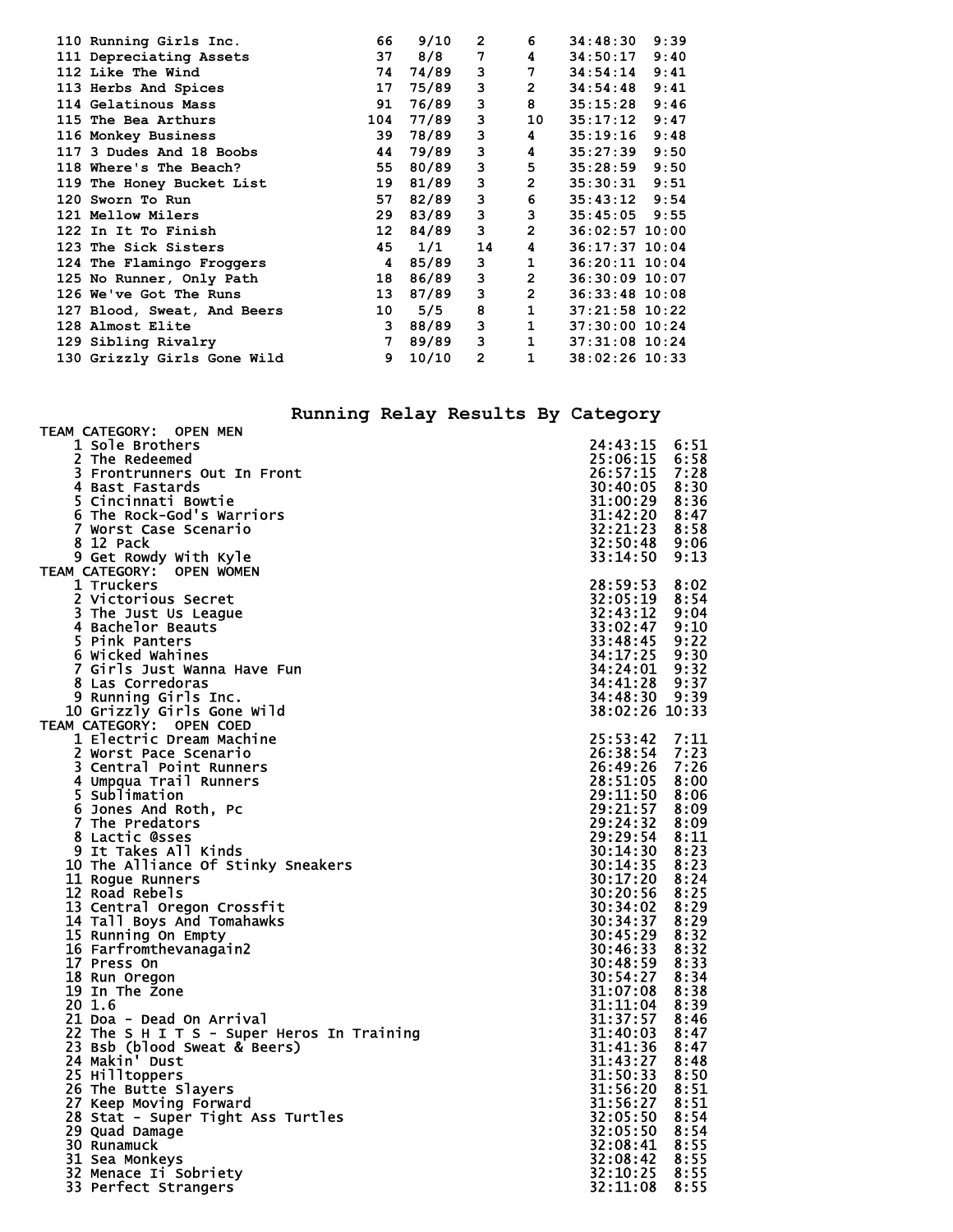|                                                        | 32:17:39<br>8:57                     |
|--------------------------------------------------------|--------------------------------------|
| <b>34 Force De Feet</b><br>35 Slow Motion To The Ocean | 32:17:41<br>8:57                     |
| 36 10 Barrel                                           | 32:21:02<br>8:58                     |
| 37 Do Not Resuscitate                                  | 32:23:27<br>8:59                     |
| 38 Dots                                                | 32:24:22<br>8:59                     |
| 39 Juniper Jumpers                                     | 32:24:36<br>8:59                     |
| 40 The Really Big Nuts<br>41 Adventure Divas N Dudes   | 32:28:18<br>9:00<br>32:29:30<br>9:01 |
| 42 Green Machine                                       | 32:31:26<br>9:01                     |
| 43 Da Holey Soles                                      | 32:40:02<br>9:03                     |
| 44 Team Super Dog                                      | 32:40:33<br>9:04                     |
| 45 Super Troopers                                      | 32:46:17<br>9:05                     |
| 46 Top Shelf Runners                                   | 32:46:24<br>9:05                     |
| 47 Bodyglide, Blisters And Bengay                      | 32:48:14<br>9:06                     |
| 48 Law And Odor                                        | 32:50:28<br>9:06                     |
| 49 Team Edge                                           | 32:56:37<br>9:08                     |
| 50 Canby Cruisers - Blood Sweat & Cheers               | 33:06:20<br>9:11                     |
| 51 More Cowbell                                        | 33:10:17<br>9:12                     |
| 52 Running Down A Dream                                | 33:22:22<br>9:15                     |
| 53 Cookies And Fun                                     | 33:25:55<br>9:16                     |
| 54 Mugwumps                                            | 33:25:59<br>9:16<br>33:28:45<br>9:17 |
| 55 Screaming Joints<br>56 Can't We All Just Run Along! | 33:29:09<br>9:17                     |
| 57 Kiss My Assphalt                                    | 33:34:46<br>9:19                     |
| 58 Never Forget                                        | 33:37:44<br>9:19                     |
| 59 Twisted Blister                                     | 9:20<br>33:38:20                     |
| 60 The Hula-Gans                                       | 33:41:43<br>9:21                     |
| 61 Cereal Killers                                      | 9:21<br>33:43:23                     |
| 62 The Overalevers                                     | 33:47:09<br>9:22                     |
| 63 Dodgeball Run Kids                                  | 33:51:40<br>9:23                     |
| 64 The Jackalopes                                      | 34:01:23<br>9:26                     |
| 65 Hoof Hearted                                        | 9:26<br>34:01:55                     |
| 66 More Blisters Than Brains                           | 34:17:37<br>9:30                     |
| 67 Running For 162nd-Wetsu                             | 34:21:01<br>9:31                     |
| 68 Gonna Break My Rusty CageAnd Run                    | 34:23:06<br>9:32                     |
| 69 The Cracked Dozen                                   | 34:25:19<br>9:33                     |
| 70 Long Chain Fatty Asses                              | 34:30:06<br>9:34<br>9:35             |
| 71 Unicorn Poachers<br>72 Too Stupid To Stop           | 34:34:45<br>34:38:11<br>9:36         |
| 73 A Bad Case Of The Runs                              | 34:40:47<br>9:37                     |
| 74 Like The Wind                                       | 34:54:14<br>9:41                     |
| 75 Herbs And Spices                                    | 34:54:48<br>9:41                     |
| 76 Gelatinous Mass                                     | 35:15:28<br>9:46                     |
| 77 The Bea Arthurs                                     | 35:17:12<br>9:47                     |
| 78 Monkey Business                                     | 35:19:16<br>9:48                     |
| 79 3 Dudes And 18 Boobs                                | 35:27:39<br>9:50                     |
| 80 Where's The Beach?                                  | 35:28:59<br>9:50                     |
| 81 The Honey Bucket List                               | 35:30:31<br>9:51                     |
| 82 Sworn To Run                                        | 35:43:12<br>9:54                     |
| 83 Mellow Milers                                       | 35:45:05 9:55                        |
| 84 In It To Finish                                     | 36:02:57 10:00                       |
| 85 The Flamingo Froggers                               | 36:20:11 10:04                       |
| 86 No Runner, Only Path                                | 36:30:09 10:07                       |
| 87 We've Got The Runs<br>88 Almost Elite               | 36:33:48 10:08                       |
|                                                        |                                      |
|                                                        | 37:30:00 10:24                       |
| 89 Sibling Rivalry                                     | 37:31:08 10:24                       |
| TEAM CATEGORY: MASTERS COED                            |                                      |
| 1 Old And In The Way                                   | $31:27:24$ 8:43<br>31:28:36 8:44     |
| 2 Farfromthevanagain<br>TEAM CATEGORY: CORPORATE       |                                      |
|                                                        | 31:55:37 8:51                        |
| 1 Blazing Bullseyes<br>2 Agony Of Defeet               | 8:53<br>32:01:19                     |
| 3 Running Awey                                         | 32:53:46<br>9:07                     |
| 4 Skirting Disaster                                    | 33:22:26<br>9:15                     |
| 5 The Knights Of The Buffet Table                      | 33:41:16<br>9:20                     |
| 6 School Dazed                                         | 33:53:44 9:24                        |
| 7 Bend Research - Geeks And Sneaks                     | 34:21:45 9:32                        |
| 8 Depreciating Assets                                  | 34:50:17 9:40                        |
| TEAM CATEGORY: PUBLIC SERVICE                          |                                      |
| 1 Whiskey Tango Foxtrot                                | 30:50:37 8:33                        |
| 2 Station 37/ Osp Strong                               | 32:51:20 9:07                        |
| 3 The Captain's Crew                                   | 33:08:34 9:11                        |
| 4 Kingsley Eagles                                      | 34:47:30 9:39                        |
| 5 Blood, Sweat, And Beers                              | 37:21:58 10:22                       |
| TEAM CATEGORY: ELITE COED                              |                                      |
| 1 Rebound/footzone                                     | 23:41:32 6:34                        |
| TEAM CATEGORY: ULTRA MEN                               |                                      |
| 1 The Sick Six                                         | 30:15:20 8:23                        |
| 2 Sweat, Regret, And Oxygen Debt                       | 31:05:07 8:37                        |
| 3 Very Worst Case Scenario                             | 33:09:54<br>9:12                     |
| TEAM CATEGORY: ULTRA WOMEN<br>1 The Sick Sisters       | 36:17:37 10:04                       |